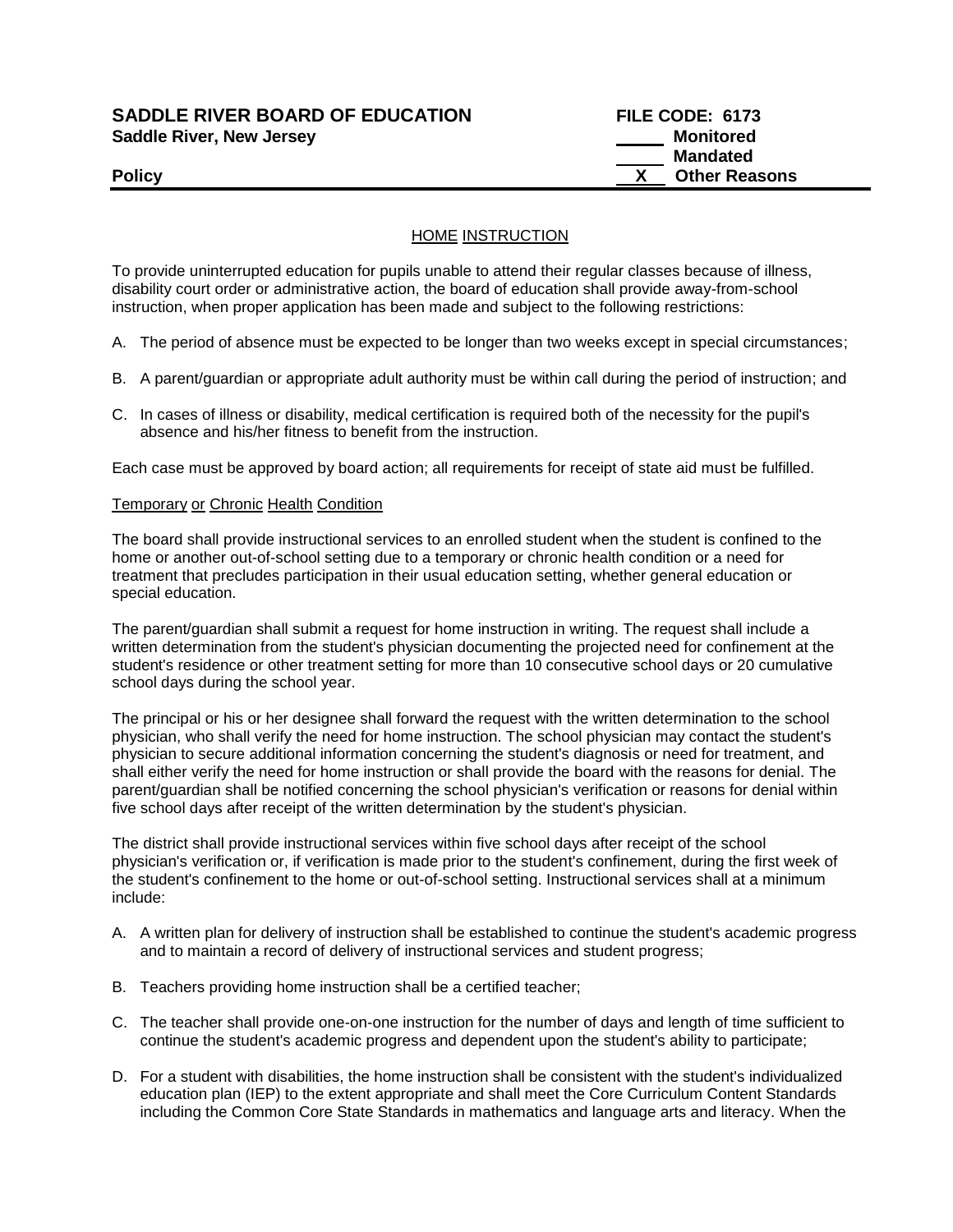## HOME INSTRUCTION (continued)

provision of home instruction will exceed 30 consecutive school days in a school year, the IEP team shall convene a meeting to review and, if appropriate, revise the student's IEP;

- E. For a student without disability, the home instruction shall meet the Core Curriculum Content Standards including the Common Core State Standards, and the requirements of the board for promotion to the next grade level. When the provision of home instruction will exceed 60 calendar days, the school physician shall refer the student to the child study team for evaluation;
- F. The district shall be responsible for the costs of providing instruction in the home or out-of-school setting either directly, through online services, including any needed equipment, or through contract with another district board of education, educational services commission, jointure commission, or approved clinic or agency. Students who are eligible to receive home instruction as needed at the district's expense are as follows:
	- 1. A student who resides within the area served by the board and is enrolled in a public school program; or
	- 2. A student who is enrolled in a nonpublic school that is located within the area served by board.

### Reasons Other Than a Temporary or Chronic Health Condition

- A. The district shall provide home or out-of-school instruction for a general education student for reasons other than a temporary or chronic health condition no later than five school days after the student has left the general education program when:
	- 1. The student is mandated by State law and rule for placement in an alternative education program for firearms offenses and/or assault with weapons offenses but placement is not immediately available;
	- 2. The student is placed on short-term or long-term suspension;
	- 3. A court order requires that the student receive instructional services in the home or other out-ofschool setting.

The district shall be responsible for the costs of providing instruction in the home or out-of-school setting either directly, or through online services, including any needed equipment, or through contract with another board of education, educational services commission, jointure commission, or approved clinic or agency for resident students.

- B. The home or out-of-school instructional services for reasons other than a temporary or chronic health condition shall meet the minimum standards that are specified in N.J.A.C. 6A:16-10.2(d) including but not limited to:
	- 1. The district shall establish a written plan for delivery of instruction and maintain a record of instructional services and student progress;
	- 2. The teacher providing instruction shall be a certified teacher;
	- 3. The teacher shall provide one-on-one instruction for no fewer than 10 hours per week on three separate days of the week and no fewer than 10 hours per week of additional guided-learning experiences that may include the use of technology to provide audio and visual connections to the student's classroom;
	- 4. The instruction shall meet the Core Curriculum Content Standards including the Common Core State Standards and the board's requirements for promotion and graduation;
	- 5. If instruction is delivered in the student's home, a parent or other adult 21 years of age or older who has been designated by the parent shall be present during all periods of home instruction.

Any student receiving home instruction is not considered absent.

| Adopted:                    | May 2007  |
|-----------------------------|-----------|
| <b>NJSBA Review/Update:</b> | June 2014 |